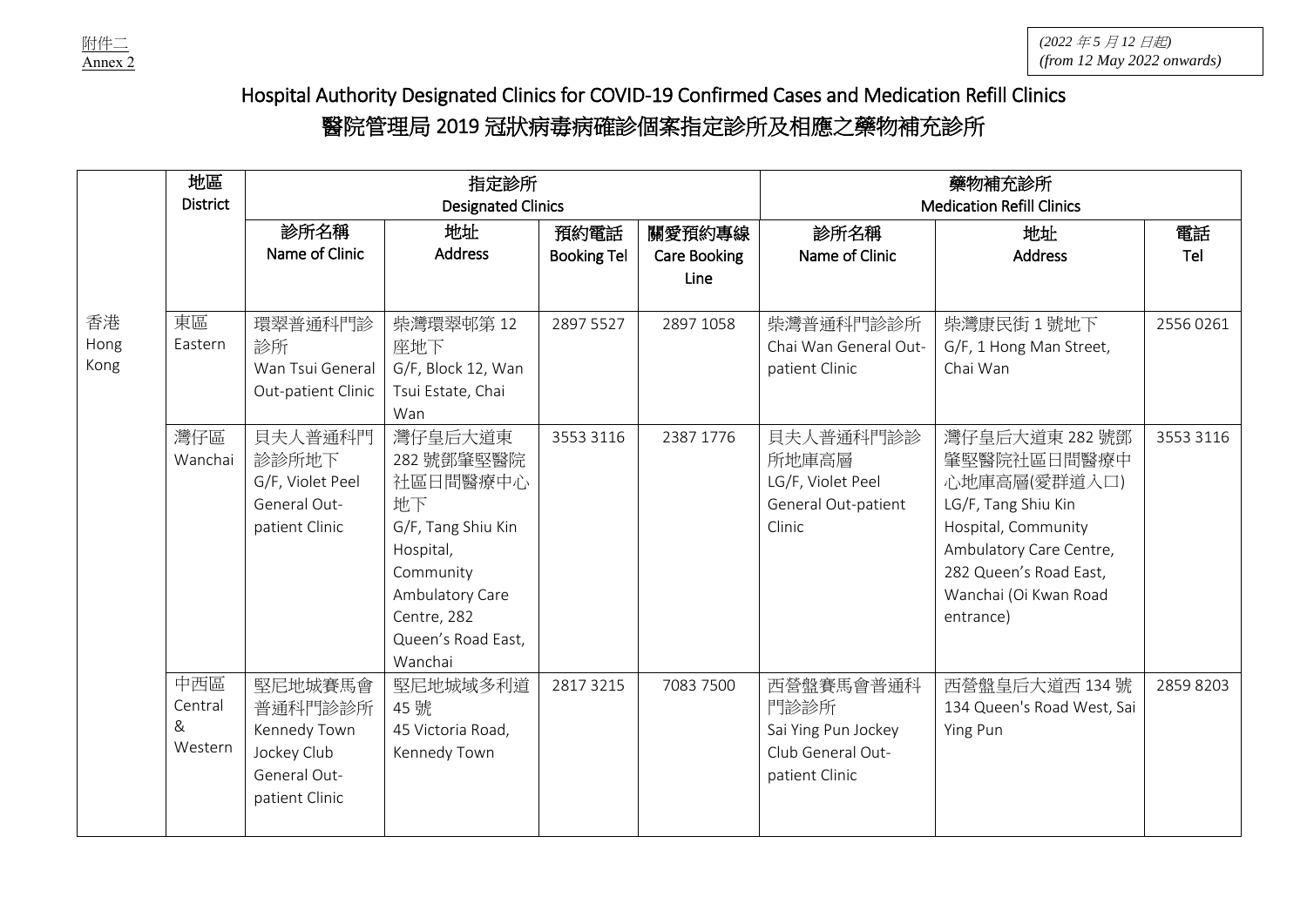|         | 地區              |                           | 指定診所               |                    | 藥物補充診所              |                                  |                              |           |
|---------|-----------------|---------------------------|--------------------|--------------------|---------------------|----------------------------------|------------------------------|-----------|
|         | <b>District</b> | <b>Designated Clinics</b> |                    |                    |                     | <b>Medication Refill Clinics</b> |                              |           |
|         |                 | 診所名稱                      | 地址                 | 預約電話               | 關愛預約專線              | 診所名稱                             | 地址                           | 電話        |
|         |                 | Name of Clinic            | <b>Address</b>     | <b>Booking Tel</b> | <b>Care Booking</b> | Name of Clinic                   | <b>Address</b>               | Tel       |
|         |                 |                           |                    |                    | Line                |                                  |                              |           |
|         |                 |                           |                    |                    |                     |                                  |                              |           |
| 九龍      | 黃大仙             | 柏立基普通科門                   | 新蒲崗太子道東            | 2377 2660          | 3506 4277           | 伍若瑜普通科門診診                        | 慈雲山雙鳳街 55號                   | 2325 5221 |
| Kowloon | 區               | 診診所                       | 600號               |                    |                     | 所                                | 55 Sheung Fung Street, Tsz   |           |
|         | Wong            | Robert Black              | 600 Prince Edward  |                    |                     | Wu York Yu General               | Wan Shan, Kowloon            |           |
|         | Tai Sin         | General Out-              | Road East, San Po  |                    |                     | Out-patient Clinic               |                              |           |
|         |                 | patient Clinic            | Kong               |                    |                     |                                  |                              |           |
|         |                 | 横頭磡賽馬會普                   | 横頭磡聯合道 200         | 5278 4988          | 5278 4279           | 聖母醫院家庭醫學診                        | 黃大仙沙田坳道 118 號                | 2354 2267 |
|         |                 | 通科門診診所                    | 號                  |                    |                     | 所                                | 聖母醫院門診大樓地下                   |           |
|         |                 | Wang Tau Hom              | 200 Junction Road, |                    |                     | Our Lady of Maryknoll            | G/F, Out-patient Block, Our  |           |
|         |                 | Jockey Club               | Wang Tau Hom       |                    |                     | <b>Hospital Family</b>           | Lady of Maryknoll Hospital,  |           |
|         |                 | General Out-              |                    |                    |                     | Medicine Clinic                  | 118 Shatin Pass Road,        |           |
|         |                 | patient Clinic            |                    |                    |                     |                                  | Wong Tai Sin                 |           |
|         | 油尖旺             | 油麻地賽馬會普                   | 油麻地炮台街 145         | 2440 7659          | 3506 4989           | 油麻地賽馬會普通科                        | 油麻地炮台街 145 號八樓               | 2272 2486 |
|         | 區               | 通科門診診所                    | 號一樓                |                    |                     | 門診診所八樓                           | 8/F, 145 Battery Street, Yau |           |
|         | Yau Tsim        | Yau Ma Tei                | 1/F, 145 Battery   |                    |                     | 8/F, Yau Ma Tei Jockey           | Ma Tei                       |           |
|         | Mong            | Jockey Club               | Street, Yau Ma Tei |                    |                     | Club General Out-                |                              |           |
|         |                 | General Out-              |                    |                    |                     | patient Clinic                   |                              |           |
|         |                 | patient Clinic            |                    |                    |                     |                                  |                              |           |
|         | 觀塘區             | 九龍灣健康中心                   | 九龍灣啟仁街9號           | 2116 2812          | 5215 2312           | 九龍灣健康中心普通                        | 九龍灣啟仁街9號一樓                   | 2117 1549 |
|         | Kwun            | 普通科門診診所                   | 一樓                 |                    |                     | 科門診診所                            | 1/F, 9 Kai Yan Street,       |           |
|         | Tong            | Kowloon Bay               | 1/F, 9 Kai Yan     |                    |                     | Kowloon Bay Health               | Kowloon Bay                  |           |
|         |                 | <b>Health Centre</b>      | Street, Kowloon    |                    |                     | Centre General Out-              |                              |           |
|         |                 | General Out-              | Bay                |                    |                     | patient Clinic                   |                              |           |
|         |                 | patient Clinic            |                    |                    |                     |                                  |                              |           |
|         | 深水埗             | 長沙灣賽馬會普                   | 長沙灣廣利道2號           | 2497 4416          | 23878211            | 西九龍普通科門診診                        | 長沙灣道 303 號長沙灣政               | 21507200  |
|         | 區               | 通科門診診所                    | 2 Kwong Lee Road,  |                    |                     | 所                                | 府合署地下                        |           |
|         | Sham            | Cheung Sha Wan            | Cheung Sha Wan     |                    |                     | West Kowloon General             | G/F, Cheung Sha Wan          |           |
|         | Shui Po         | Jockey Club               |                    |                    |                     | Out-patient Clinic               | Government Offices, 303      |           |
|         |                 | General Out-              |                    |                    |                     |                                  | Cheung Sha Wan Road          |           |
|         |                 | patient Clinic            |                    |                    |                     |                                  |                              |           |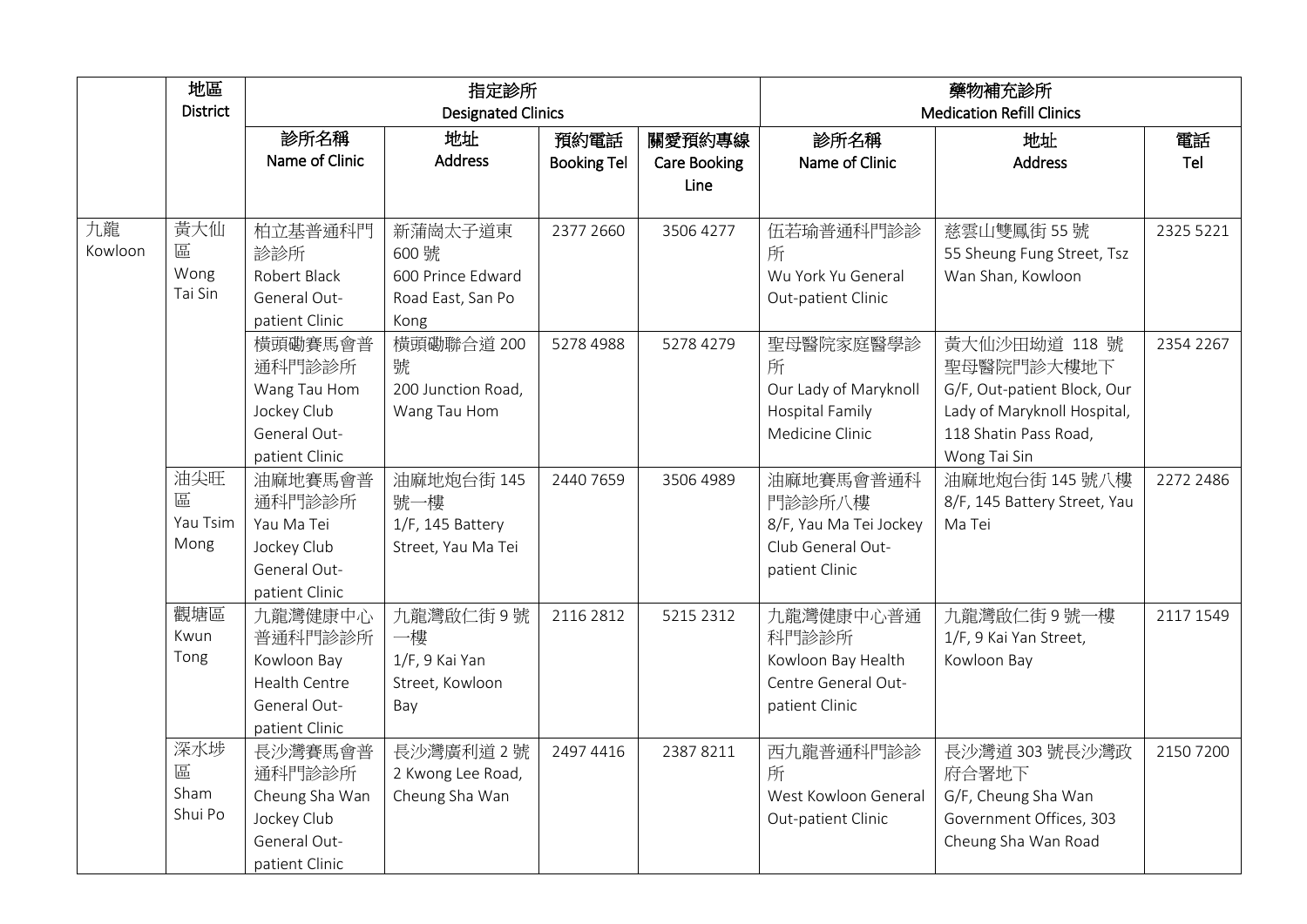|             | 地區              |                    | 指定診所                      |                    | 藥物補充診所                           |                     |                              |           |
|-------------|-----------------|--------------------|---------------------------|--------------------|----------------------------------|---------------------|------------------------------|-----------|
|             | <b>District</b> |                    | <b>Designated Clinics</b> |                    | <b>Medication Refill Clinics</b> |                     |                              |           |
|             |                 | 診所名稱               | 地址                        | 預約電話               | 關愛預約專線                           | 診所名稱                | 地址                           | 電話        |
|             |                 | Name of Clinic     | <b>Address</b>            | <b>Booking Tel</b> | <b>Care Booking</b>              | Name of Clinic      | <b>Address</b>               | Tel       |
|             |                 |                    |                           |                    | Line                             |                     |                              |           |
|             |                 |                    |                           |                    |                                  |                     |                              |           |
| 新界          | 西貢區             | 將軍澳(寶寧路)           | 將軍澳寶寧路 28                 | 2191 1083          | 9528 2106                        | 將軍澳(寶寧路)普通          | 將軍澳寶寧路 28號地下                 | 63877318  |
| <b>New</b>  | Sai Kung        | 普通科門診診所            | 號地下                       |                    |                                  | 科門診診所               | G/F, 28 Po Ning Road,        |           |
| Territories |                 | Tseung Kwan O      | G/F, 28 Po Ning           |                    |                                  | Tseung Kwan O (Po   | Tseung Kwan O                |           |
|             |                 | (Po Ning Road)     | Road, Tseung Kwan         |                    |                                  | Ning Road) General  |                              |           |
|             |                 | General Out-       | O                         |                    |                                  | Out-patient Clinic  |                              |           |
|             |                 | patient Clinic     |                           |                    |                                  |                     |                              |           |
|             | 荃灣區             | 南葵涌賽馬會普            | 葵涌葵盛圍 310號                | 2497 4413          | 2871 1867                        | 南葵涌賽馬會普通科           | 葵涌葵盛圍 310號                   | 2615 7333 |
|             | / 葵青            | 通科門診診所             | 310 Kwai Shing            |                    |                                  | 門診診所                | 310 Kwai Shing Circuit, Kwai |           |
|             | 區               | (分部)               | Circuit, Kwai Chung       |                    |                                  | South Kwai Chung    | Chung                        |           |
|             | Tsuen           | South Kwai         |                           |                    |                                  | Jockey Club General |                              |           |
|             | Wan/            | Chung Jockey       |                           |                    |                                  | Out-patient Clinic  |                              |           |
|             | Kwai            | Club General       |                           |                    |                                  |                     |                              |           |
|             | <b>Tsing</b>    | Out-patient Clinic |                           |                    |                                  |                     |                              |           |
|             |                 | (Extension)        |                           |                    |                                  |                     |                              |           |
|             |                 | 伍若瑜夫人普通            | 梨木樹和宜合道                   | 2497 4420          | 2401 0124                        | 戴麟趾夫人普通科門           | 荃灣沙咀道 213號                   | 2408 4333 |
|             |                 | 科門診診所              | 310號                      |                    |                                  | 診診所                 | 213 Sha Tsui Road, Tsuen     |           |
|             |                 | Mrs Wu York Yu     | 310 Wo Yi Hop             |                    |                                  | Lady Trench General | Wan                          |           |
|             |                 | General Out-       | Road, Lei Muk             |                    |                                  | Out-patient Clinic  |                              |           |
|             |                 | patient Clinic     | Shue, Kwai Chung          |                    |                                  |                     |                              |           |
|             | 沙田區             | 圓洲角普通科門            | 沙田插桅杆街 29                 | 26473383           | 9147 2400                        | 圓洲角普通科門診診           | 沙田插桅杆街 29 號地下                | 26473383  |
|             | Shatin          | 診診所                | 號地下                       |                    |                                  | 所                   | G/F, 29 Chap Wai Kon         |           |
|             |                 | Yuen Chau Kok      | G/F, 29 Chap Wai          |                    |                                  | Yuen Chau Kok       | Street, Shatin               |           |
|             |                 | General Out-       | Kon Street, Shatin        |                    |                                  | General Out-patient |                              |           |
|             |                 | patient Clinic     |                           |                    |                                  | Clinic              |                              |           |
|             | 北區              | 粉嶺家庭醫學中            | 粉嶺璧峰路 2號                  | 2639 4601          | 6016 4814                        | 粉嶺家庭醫學中心八           | 粉嶺璧峰路 2 號粉嶺健                 | 2639 1490 |
|             | North           | 心一樓                | 粉嶺健康中心一樓                  |                    |                                  | 樓                   | 康中心八樓                        |           |
|             |                 | 1/F, Fanling       | 1/F, Fanling Health       |                    |                                  | 8/F, Fanling Family | 8/F, Fanling Health Centre,  |           |
|             |                 | Family Medicine    | Centre, 2 Pik Fung        |                    |                                  | Medicine Centre     | 2 Pik Fung Road, Fanling     |           |
|             |                 | Centre             | Road, Fanling             |                    |                                  |                     |                              |           |